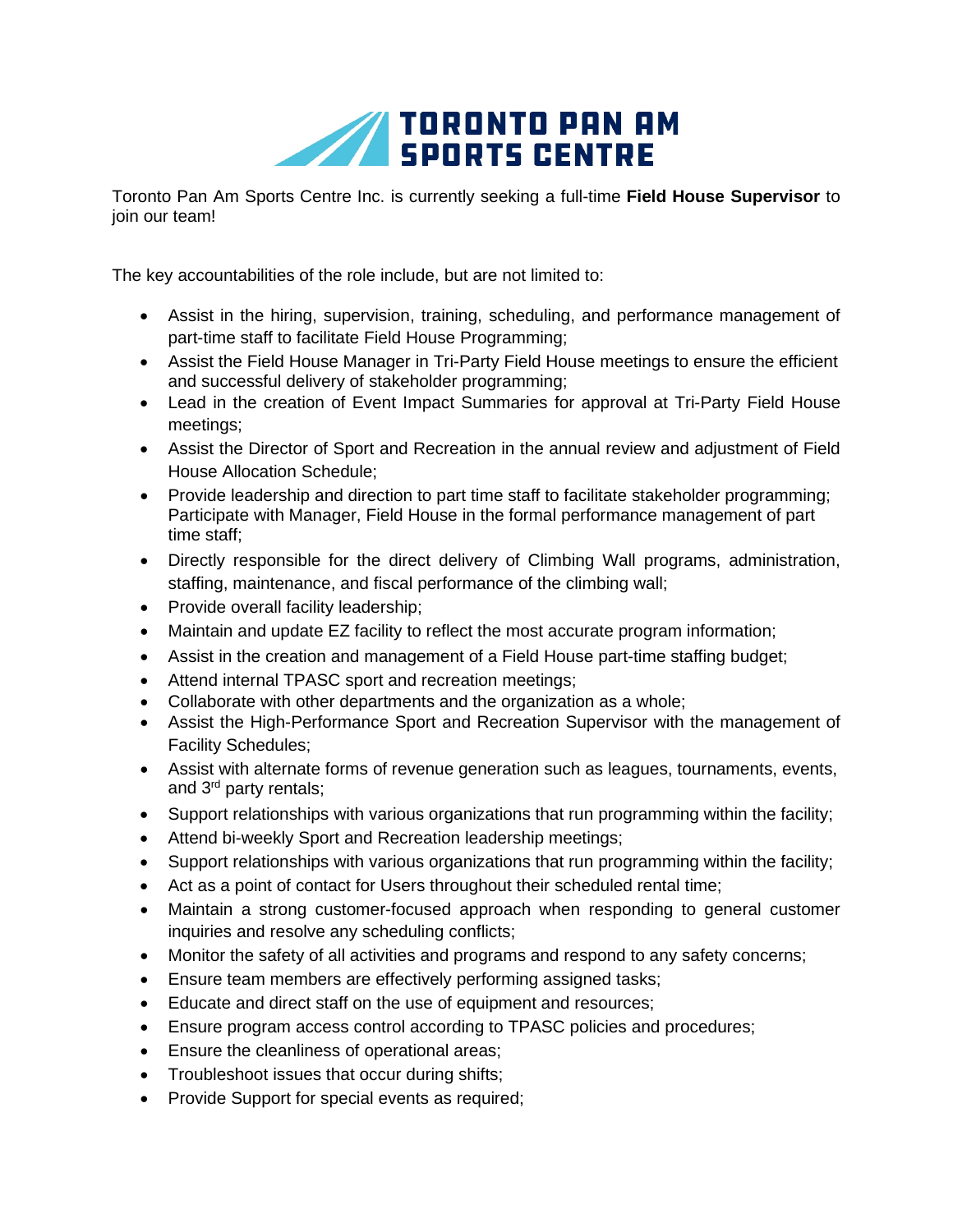- Ensure health regulations are adhered to at all times by staff and facility users;
- Understand, support and adhere to Company policies, programs, and procedures;
- Comply with all legislative requirements (e.g. *Occupational Health and Safety Act, Human Rights Code, Employment Standards, Act, 2000*, etc.);
- Maintain a safe and clean work environment;
- Provide the leadership required to ensure effective use of practices, procedures, policies, controls, methods and tools while striving to attain objectives set by the organization;
- Maintain a strong level of knowledge and understanding of the needs of the business (short and long-term objectives and goals) in order to align solutions to meeting these needs.

## What We Need From You:

- Completion of a bachelor's degree in Recreation or a related field;
- Three years of experience working in a large sport and recreation facility;
- Experience with staff management.
- Three years' experience in the development and implementation and supervision of recreational programs;
- A combination of education and experience may be considered;
- Strong leadership skills to support a large and diverse staff;
- Strong communication skills (both oral and written);
- Strong customer service skills;
- Excellent attention to detail;
- Ability to work independently and under minimal supervision; and
- A strong knowledge of technology with registration and scheduling software platforms and
- Must be able to work, days, afternoons, and evenings as well as weekends.

The successful candidate will be required to obtain a Vulnerable Sector Check as well as show proof of COVID-19 Vaccinations subject to any exceptions due to bona fide protected grounds under the Human Rights Code.

## At the Toronto Pan Am Sports Centre Inc. We Can Offer You**:**

- A Comprehensive Benefits Package including Medical, Dental, Vision, Life, AD&D Insurance, Disability coverage, and Travel Insurance
- Employer RRSP Contribution
- Complimentary Fitness Centre Membership
- Training and Development including Education Assistance Reimbursement
- Employee Assistance Program
- Experience in working large scale events, tournaments and competitions
- Corporate Events
- Staff discounts on items such as mobility, clothing, events, etc.